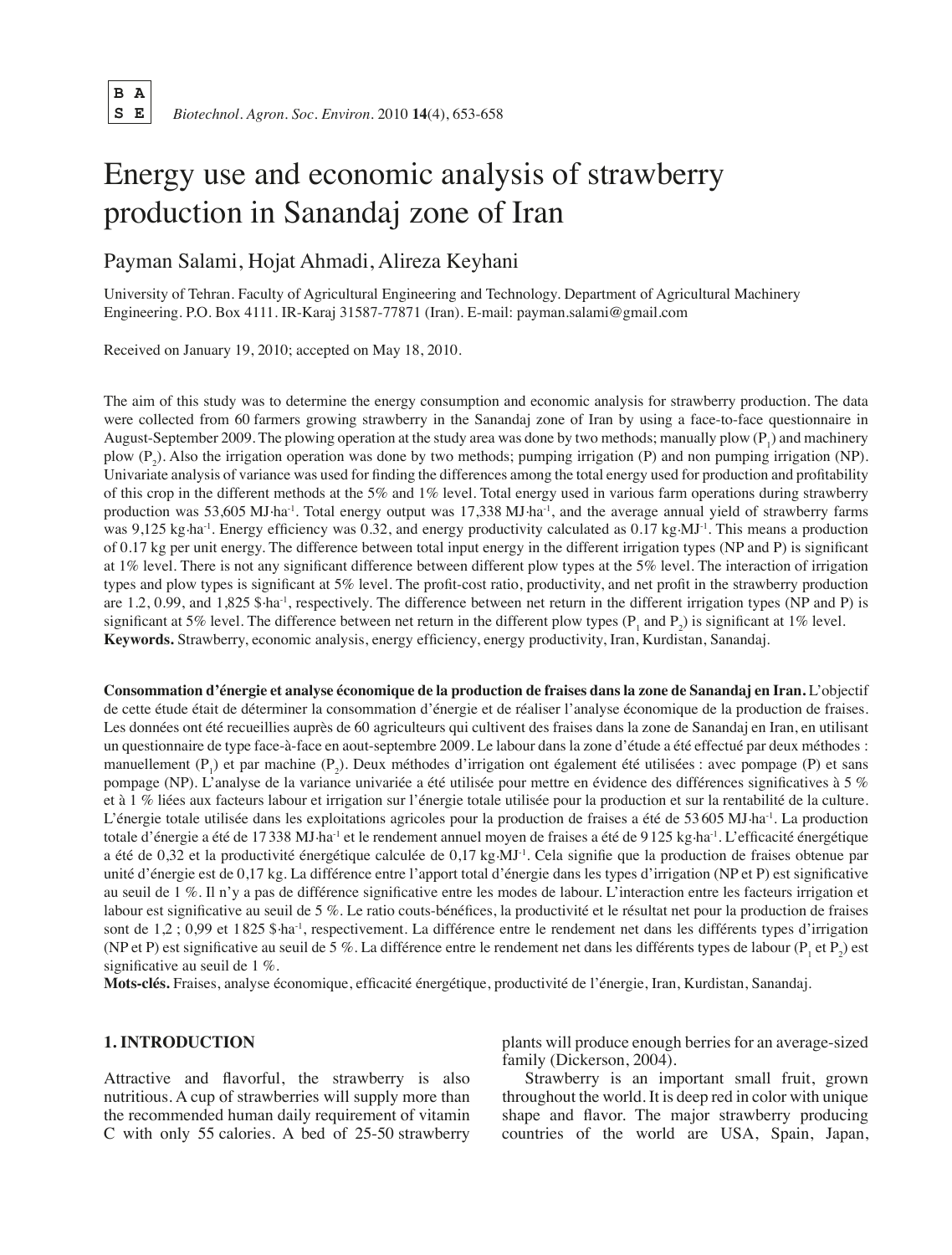Poland, Korea and Russian Federation. The estimated production of strawberries in the world during 2007 was 5,822 thousand tons (Sharma et al., 2009).

Strawberry (*Fragaria* × *ananassa* Duchesne) fruits are popularly consumed in fresh forms, as processed food products, and as botanical extracts for dietary supplements. Strawberries have high antioxidant activity, which has been linked to their content of phenolic compounds. Strawberry juice extracts exhibit high levels of antioxidant capacity against superoxide radicals, hydrogen peroxide, hydroxyl radicals, and singlet oxygen free radicals. The contents of phenolics in strawberries have been associated with the total antioxidant capacity for low-density lipoproteins of the fruit extracts (Zhang et al., 2008).

In developing countries like Iran, agricultural growth is essential for fostering the economic development and meeting the ever-higher demands of the growing population. Energy in agriculture is important in terms of crop production and agro processing for value adding (Karimi et al., 2008).

Energy use in agriculture has been developed in response to increasing populations, limited supply of arable land and desire for an increasing standard of living. In all societies, these factors have encouraged an increase in energy inputs to maximize yields, minimize labor-intensive practices or both (Esengun et al., 2007).

In agriculture, a wide range of modern and traditional energy forms are used directly on the farm, *e.g.* as tractor or machinery fuel, and in water pumping, irrigation and crop drying, and indirectly for fertilizers and pesticides. Other energy inputs are required for post harvest processing in food production, packaging, storage, transportation and cooking (FAO, 2000).

Energy productivity is an important index for more efficient use of energy although higher energy productivity does not mean in general, more economic feasibility. However, the energy analysis shows the methods to minimize the energy inputs and therefore to increase the energy productivity (Fluck et al., 1982).

Calculating energy inputs of agricultural production is more difficult than in the industry sector due to the high number of factors affecting the production (Yaldiz et al., 1993).

## **2. Materials and methods**

#### **2.1. Location and period of the study**

The data were collected from 60 farmers growing strawberry in Sanandaj zone by using a face-to-face questionnaire in August-September 2009. This zone is located in Kurdistan province of Iran. The location of Sanandaj zone in Iran is shown in **figure 1**.



**Figure 1.** The location of Sanandaj zone in Iran — *Localisation de la zone de Sanandaj en Iran* (Anon., 2009; Ministry of Interior of Kurdistan Province, 2009; Wikipedia, 2009).

#### **2.2. Sample size**

As it is shown in Eq. 1, the sample size was determined by using the simple random sampling method (Salami et al., 2009).

$$
n = \frac{N s^2 t^2}{(N-1)d^2 + s^2 t^2}
$$
 (1)

in which n is the required sample size, s is the standard deviation, t is the t value at 95% confidence limit (1.96), N is the number of holdings in target population and d is the acceptable error. The standard deviation of the energy efficiency was determined as 0.10298 from a primary collected sample (30 samples). The number of holdings in target population (N) was 7,000. The acceptable error (d) was  $3\%$ . So the sample size was determined as 45. For improving the accuracy, 60 samples were collected. In this situation d is 2.6%.

#### **2.3. Energy equivalents of used inputs**

The energy efficiency of the agricultural system has been evaluated by the energy ratio between output and input. Human labor, machinery, diesel oil, fertilizer, and ecesis amounts and output yield values of strawberry crops have been used to estimate the energy ratio. The amounts of input were calculated per hectare and then, these input data were multiplied with the coefficient of energy equivalent given in **table 1**.

Basic information on energy inputs and strawberry yields were entered into Excel and SPSS 17 spreadsheets. The energy ratio (energy use efficiency) and energy productivity were calculated, as they are shown in Eq. 2 and Eq. 3 (Singh et al., 1997; Mandal et al., 2002):

Output-input ration = 
$$
\frac{\text{Energy output (MJ·ha-1)}}{\text{Energy input (MJ·ha-1)}} \quad (2)
$$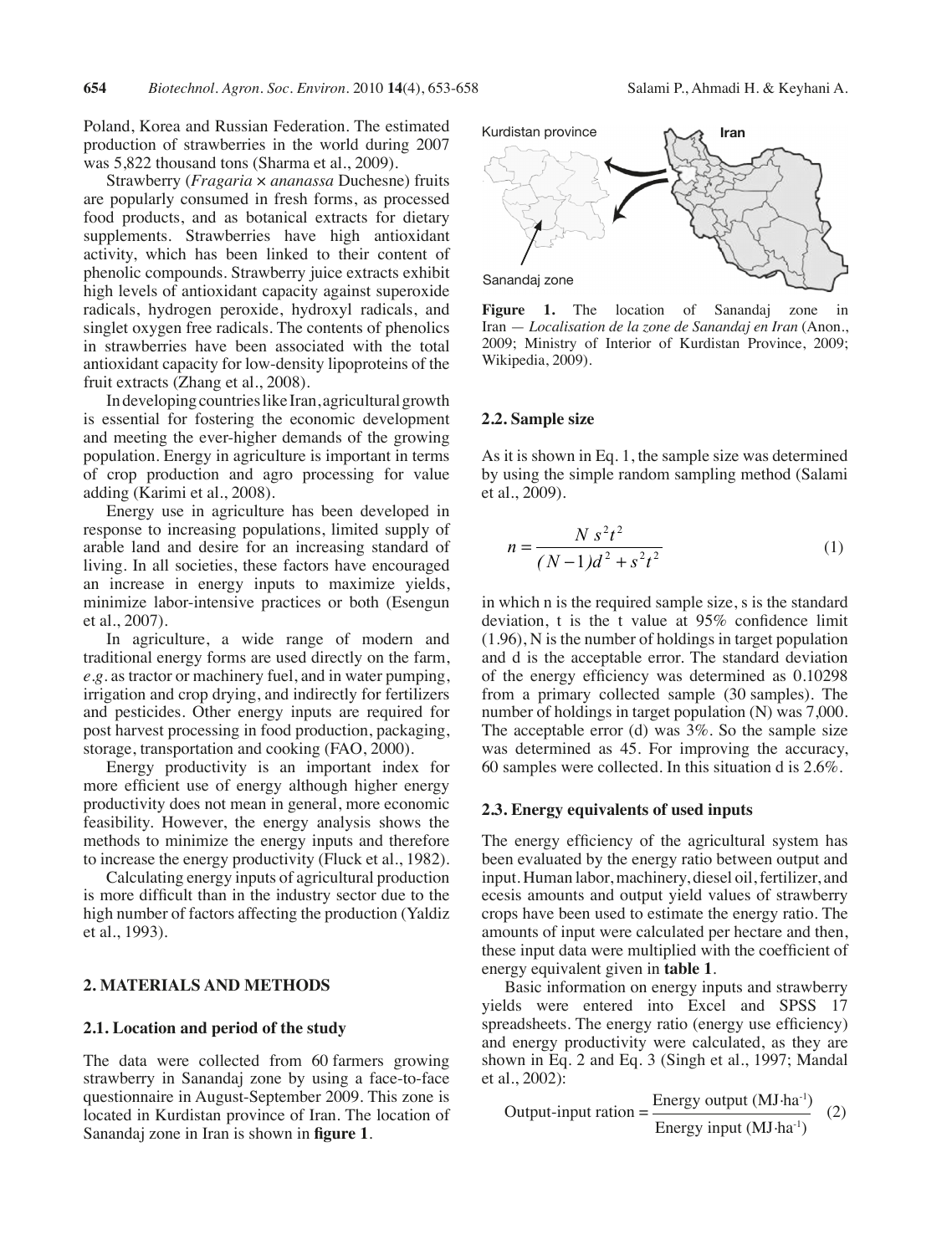Energy use and economic analysis of strawberry production **655**

|                           | Unit         | <b>Energy equivalent</b> $(MJ\cdot unit^{-1})$ | <b>References</b>                      |
|---------------------------|--------------|------------------------------------------------|----------------------------------------|
| <b>Inputs</b>             |              |                                                |                                        |
| Human labor               | h            | 1.96                                           | Singh et al., 1992; Erdal et al., 2007 |
| Machinery                 |              |                                                |                                        |
| <b>Tractor</b>            | kg           | 138.00                                         | Kitani, 1999                           |
| Plow                      | kg           | 180.00                                         | Kitani, 1999                           |
| Disk Harrow               | kg           | 149.00                                         | Kitani, 1999                           |
| Diesel fuel               | $\mathbf{I}$ | 56.31                                          | Singh et al., 1992; Erdal et al., 2007 |
| Fertilizers               |              |                                                |                                        |
| Nitrogen $(N)$            | kg           | 78.10                                          | Kitani, 1999                           |
| Phosphate (P)             | kg           | 17.40                                          | Kitani, 1999                           |
| Ecesis                    | kg           | 0.80                                           | Singh et al., 1992                     |
| Output (strawberry yield) | kg           | 1.90                                           | Singh et al., 1992                     |

**Table 1.** Energy equivalent of inputs and output in strawberry production — *L'équivalent de l'énergie des intrants et sortie dans la production de fraises.*

Energy productivity = 
$$
\frac{\text{Strawberry output (kg·ha-1)}}{\text{Energy input (MJ·ha-1)}} \quad (3)
$$

The plowing operation at the study area was done by two methods. At the first method it was done manually by the workers  $(P_1 \text{ method})$ , while at the second method it was done by agricultural machinery  $(P<sub>2</sub>$  method). Also the irrigation operation was done by two methods. In some places there was a river or spring water that the farmers used without using any energy for pumping the water. This was non pumping irrigation method (NP method). In other fields there was not such a source and the farmers pumped the water from a well or a river in a lower altitude. This was pumping irrigation method (P method). The differences among the total energy used for production and profitability of this crop for the two levels of the two factors were investigated by univariate analysis of variance at the 5% and 1% significance level.

### **3. Results and discussion**

#### **3.1. Analysis of input-output energy use in strawberry production**

Used inputs in the strawberry production, energy equivalences, and ratio of inputs and output are illustrated in **table 2**. Total energy used in various farm operations during strawberry production was 53,605 MJ.ha-1.

The most of the agricultural operations was done manually in the study area, while using the agricultural machinery was limited to some areas and only for land preparation. According to the evaluation of data in **table 2**, the average human labor required in the study area was  $1,104.3$  h $\cdot$ ha<sup>-1</sup>, and machine power was just 7.07 h·ha<sup>-1</sup>.

Total energy consumed in various farm operations during strawberry production was  $53,605 \text{ MJ} \cdot \text{ha}^{-1}$ . Irrigation energy consumed 33% of total energy followed by manure (30%) during production period. Machinery was the least demanding energy input for strawberry production with  $412 \text{ MJ} \cdot \text{ha}^{-1}$  (only  $0.8\%$ ) of the total energy input), followed by ecesis with  $1,576$  MJ $\cdot$ ha<sup>-1</sup> (2.9%).

Total energy output was 17,338 MJ·ha<sup>-1</sup>, and the average annual yield of strawberry farms was 9,125.4 kg $\cdot$ ha<sup>-1</sup>.

Energy output-input ratio (energy efficiency) in thisstudy was 0.32, and energy productivity calculated as  $0.17 \text{ kg} \cdot \text{MJ}^{-1}$ . This means that  $0.17 \text{ kg}$  of strawberry were obtained per unit of energy.

As it is obvious from the analysis of variance (**Table 3**), the difference between total input energy in the different irrigation types (NP and P) is significant at 1% level. The total input energy used in the second type of irrigation (P) was higher than the other irrigation type (NP) (**Table 4**). This result is acceptable, because NP method did not use any energy for performing irrigation operation, while P method used a pump for performing irrigation operation. In the most cases an electromotor pump and in some cases a diesel pump were used for pumping the water in the P method.

Also it is obvious that there is not any significant difference between different plow types at the 5% level.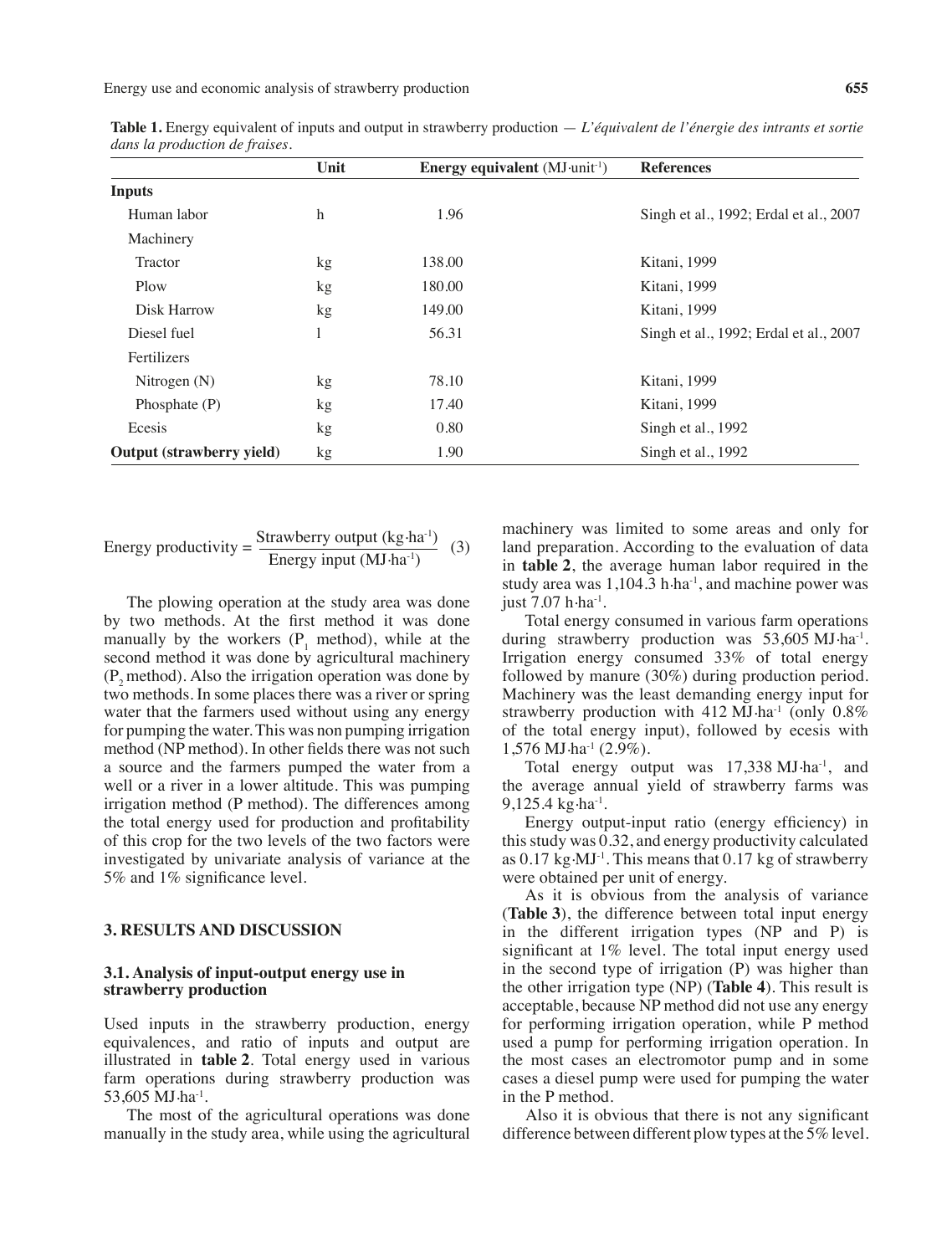|                                          | <b>Quantity per ha</b>       | Total energy equivalent (MJ·ha <sup>-1</sup> ) | $\%$  |
|------------------------------------------|------------------------------|------------------------------------------------|-------|
| <b>Inputs</b>                            |                              |                                                |       |
| Human labor (h)                          | 1,104.30                     | 2,164                                          | 4.0   |
| Machinery (h)                            | 7.07                         | 412,000                                        | 0.8   |
| Diesel fuel (l)                          | 52.90                        | 2,979                                          | 5.6   |
| Chemical fertilizers (kg)                |                              |                                                |       |
| Nitrogen $(N)$                           | 139.30                       | 10,879                                         | 20.3  |
| Phosphate (P)                            | 477.50                       | 1,671                                          | 3.1   |
| Manure $(kg)$                            | 54,115.80                    | 16,235                                         | 30.3  |
| Ecesis $(kg)$                            | 1,969.60                     | 1,576                                          | 2.9   |
| Irrigation $(m^3)$                       |                              | 17,689                                         | 33.0  |
| Total energy input (MJ)                  |                              | 53,605                                         | 100.0 |
| Output                                   |                              |                                                |       |
| Strawberry (kg)                          | 9,125.40                     | 17,338                                         |       |
| Total energy output (MJ)                 | 9,125.40                     | 17,338                                         |       |
| Output-input ratio                       | $\qquad \qquad \blacksquare$ | -                                              | 0.32  |
| Energy productivity $(kg \cdot MJ^{-1})$ |                              |                                                | 0.17  |

**Table 2.** Amounts of inputs and output in strawberry production — *Montants des intrants et sortie dans la production de fraises.*

**Table 3.** Univariate analysis of variance for total input energy — *Analyse de la variance univariée de l'apport total en énergie.*

| <b>Source</b>               | <b>Type III Sum of Squares</b> | df | <b>Mean Square</b> | F       | Sig. |  |
|-----------------------------|--------------------------------|----|--------------------|---------|------|--|
| Corrected Model             | 9.084E9                        | 3  | 3.028E9            | 5.519   | .002 |  |
| Intercept                   | 1.423E11                       |    | 1.423E11           | 259.379 | .000 |  |
| Irrigation_type             | 4.772E9                        |    | 4.772E9            | 8.698   | .005 |  |
| Plow_type                   | 1.595E9                        |    | 1.595E9            | 2.908   | .094 |  |
| Irrigation_type * Plow_type | 3.727E9                        |    | 3.727E9            | 6.794   | .012 |  |
| Error                       | 2.688E10                       | 49 | 5.486E8            |         |      |  |
| Total                       | 1.883E11                       | 53 |                    |         |      |  |
| Corrected Total             | 3.597E10                       | 52 |                    |         |      |  |

a. R Squared = .253 (Adjusted R Squared = .207)

**Table 4.** The mean values of total input energy (MJ·ha<sup>-1</sup>) for  $P-P_1$ ,  $NP-P_1$ ,  $P-P_2$ , and  $NP-P_2$  — *Les valeurs moyennes de l'énergie d'entrée totale (MJ·ha<sup>-1</sup>) pour P-P<sub>1</sub>, NP-P<sub>1</sub>,*  $P$ - $P_2$  et NP- $P_2$ .

| <b>Plow type</b> | <b>Irrigation type</b> |        |  |  |  |
|------------------|------------------------|--------|--|--|--|
|                  | <b>NP</b>              | р      |  |  |  |
| P                | 28,749                 | 64,869 |  |  |  |
| P                | 56,781                 | 59,009 |  |  |  |

P: pumping irrigation — *irrigation avec pompage*; NP: non pumping irrigation *— irrigation sans pompage*; P<sub>1</sub>: manually  $p$ low — *labour manuel*;  $P_2$ : machinery plow — *labour mécanique.*

This result is acceptable; notwithstanding  $P_1$  method did not use any machinery energy for performing plowing operation, at the  $P<sub>2</sub>$  method the agricultural machinery was used only for land preparation and the amount of energy used was not significantly higher than  $P_1$  method at the 5% level, but the interaction of irrigation types and plow types is significant at 5% level.

**Table 4**, that gives the mean values of total input energy for P-P<sub>1</sub>, NP-P<sub>1</sub>, P-P<sub>2</sub>, and NP-P<sub>2</sub> shows that the least total input energy was  $28,749$  MJ $\cdot$ ha<sup>-1</sup> for NP-P<sub>1</sub> and the highest total input energy was  $64,869 \text{ MJ} \cdot \text{ha}^{-1}$ for  $P-P_1$ .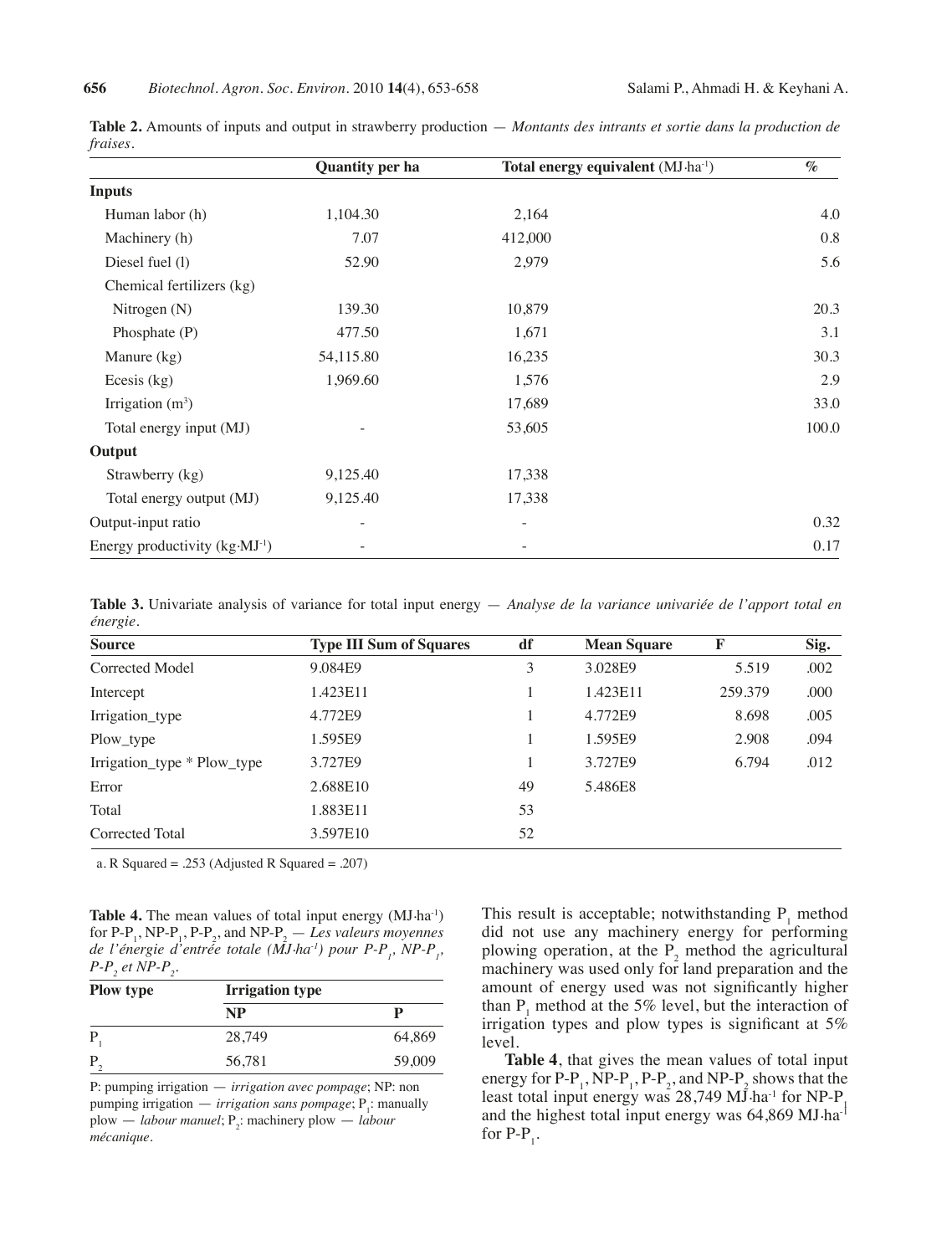Energy use and economic analysis of strawberry production **657** 

#### **3.2. Economic analysis of strawberry production**

The economic analysis is presented in **table 5**. The profit/cost ratio, productivity, and net profit in the strawberry production were 1.2, 0.99 kg $\mathcal{S}^{-1}$ , and 1,825 \$.ha-1, respectively.

As it is obvious from the analysis of variance (**Table 6**), the difference between net return in the different irrigation types (NP and P) is significant at 5% level. The net return in the first type of irrigation (NP) is significantly higher than in the other irrigation type (P) (**Table 7**). This result is acceptable, because there was not any cost for production in the NP method for irrigation operation, while acquiring water in the P method required some cost (electricity or diesel cost).

Also it is obvious that the difference between net return in the different plow types  $(P_1$  and  $P_2)$  is significant at 1% level. The net return in the second plow type  $(P_2)$  is higher than the other plow type  $(P_1)$ . This result is acceptable; because as the plowing operation at the  $P_1$  method was manually, it took a lot of labor cost and time, while the plowing operation at

**Table 5.** Economic analysis of strawberry production — *Analyse économique de la production de fraises*.

| <b>Cost and return items</b>                | Value  |
|---------------------------------------------|--------|
| Total production costs $(\$ \cdot ha^{-1})$ | 9,188  |
| Gross production value $(\$ \cdot ha^{-1})$ | 11,013 |
| Benefit/cost ratio                          | 12     |
| Productivity $(kg \cdot \S^{-1})$           | O 99   |
| Net return $(\$ \cdot ha^{-1})$             | 1,825  |

Gross production value = strawberry yield  $(kg \cdot ha^{-1})^*$ price (\$.kg-1) — *Valeur brute de production de fraises = rendement*   $(kg \cdot ha^{-1})$  \* *prix* (\$ $\cdot kg^{-1}$ ); Productivity (kg $\cdot$ \$<sup>-1</sup>) = strawberry yield (kg.ha-1)/Total production costs (\$.ha-1) — *Productivité (kg.\$-1) = rendement de fraises (kg.ha-1)/couts totaux de production (\$.ha-1).*

the  $P<sub>2</sub>$  method was done by agricultural machinery, so the plowing cost at this method  $(P_2)$  was much lower that the other type.

**Table 7**, that gives the mean values of net return for  $P-P_1$ , NP-P<sub>1</sub>, P-P<sub>2</sub>, and NP-P<sub>2</sub> shows that the least net return was  $9.4 \text{ }\$ \cdot \text{h}a^{-1}$  for P-P<sub>1</sub> and the highest net return was  $4,485$  \$ ha<sup>-1</sup> for NP-P<sub>2</sub>. The net return for P-P<sub>1</sub> was too low. That is because of high labor wages for land preparation and also high energy costs for irrigation. Thus it is not commodious to produce strawberry in this category  $(P-P_1)$  and the most profitable category is NP- $P_2$ .

#### **4. Conclusion**

At this study, the total energy used was 53,605 MJ. ha<sup>-1</sup> in various farm operations during strawberry production. The average annual yield of strawberry farms was  $9,125.4$  kg $\cdot$ ha<sup>-1</sup>, and total energy output was 17,338 MJ·ha<sup>-1</sup>. Energy productivity calculated as  $0.17 \text{ kg} \cdot \text{MJ}^{-1}$ , and energy efficiency was 0.32. The benefit-cost ratio, productivity, and net profit in the strawberry production were 1.2, 0.99, and 1,825  $\text{\$}$ -ha<sup>-1</sup>, respectively.

**Table 7.** The mean values of net return  $(\$ \cdot ha^{-1})$  for  $P-P_1$ ,  $NP-P_1$ ,  $P-P_2$ , and  $NP-P_2$  — *Les valeurs moyennes de rendement net (\$-ha-1) pour P-P<sub>1</sub>, NP-P<sub>1</sub>, P-P<sub>2</sub> et NP-P<sub>2</sub>.* 

| <b>Plow type</b> | <b>Irrigation type</b> |       |  |  |  |
|------------------|------------------------|-------|--|--|--|
|                  | <b>NP</b>              | р     |  |  |  |
| P                | 1,993                  | 9.4   |  |  |  |
| P                | 4,485                  | 2,461 |  |  |  |

P: pumping irrigation — *irrigation avec pompage*; NP: non pumping irrigation *— irrigation sans pompage*; P<sub>1</sub>: manually  $\n *plow* — *labour manuel*; P<sub>2</sub>: machinery *plow* — *labour*$ *mécanique.*

|  |  |  |  | <b>Table 6.</b> Univariate analysis of variance for net return $-L$ 'analyse de la variance univariée du rendement net. |  |  |  |  |  |  |  |  |
|--|--|--|--|-------------------------------------------------------------------------------------------------------------------------|--|--|--|--|--|--|--|--|
|--|--|--|--|-------------------------------------------------------------------------------------------------------------------------|--|--|--|--|--|--|--|--|

| <b>Source</b>               | <b>Type III Sum of Squares</b> | df | <b>Mean Square</b> | F      | Sig. |  |
|-----------------------------|--------------------------------|----|--------------------|--------|------|--|
| Corrected Model             | 1.888E14                       | 3  | 6.294E13           | 6.453  | .001 |  |
| Intercept                   | 2.297E14                       |    | 2.297E14           | 23.547 | .000 |  |
| Irrigation_type             | 6.698E13                       |    | 6.698E13           | 6.866  | .012 |  |
| Plow_type                   | 9.738E13                       |    | 9.738E13           | 9.983  | .003 |  |
| Irrigation_type * Plow_type | 7.936E11                       |    | 7.936E11           | .081   | .777 |  |
| Error                       | 4.780E14                       | 49 | 9.754E12           |        |      |  |
| Total                       | 9.200E14                       | 53 |                    |        |      |  |
| Corrected Total             | 6.668E14                       | 52 |                    |        |      |  |

a. R Squared = .283 (Adjusted R Squared = .239)